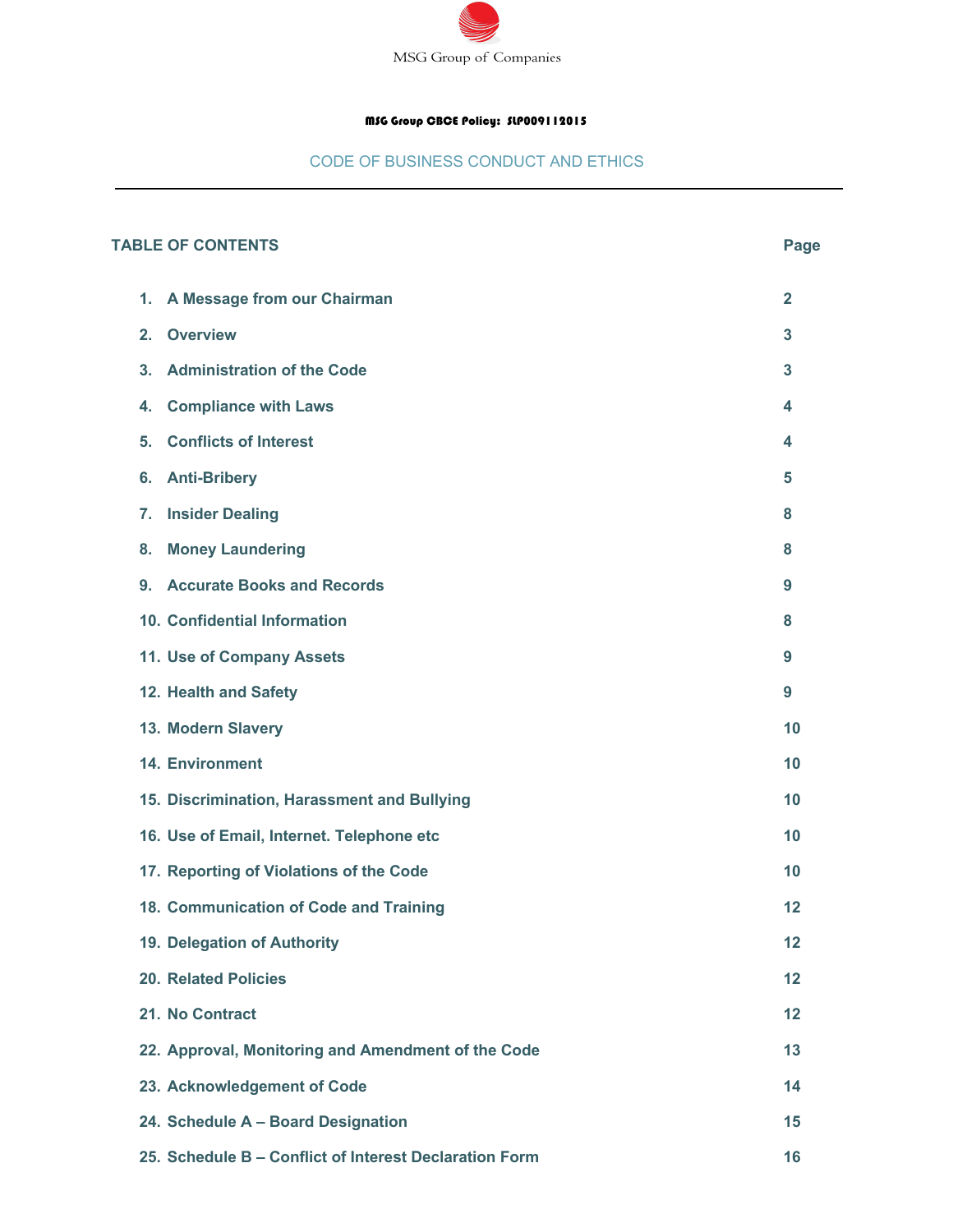

# **Message From The Chairman**



# **Building Imagination**

The establishment of our Group across various market sectors in the Middle East. Africa and Asia is undoubtedly one of our greatest achievements. Over the years, the Group has built long-term partnerships with key stakeholders such as financial institutions, various joint-venture partners and consumers. We pride ourselves on being a trustworthy household name both locally and beyond.

The MSG Group takes the approach of creating a "win-win' relationship with all parties involved in our businesses and our professional belief in ethics and quality has evolved into a set of corporate standards and practices which we use as a benchmark for delivering continued excellence.

While we look back with pride at our accomplishments and steady growth over the past 40 years, we continue to look forward, utilising both our vast experience and track record to initiate greater value creation in industry whilst also enhancing the standard of living of the populace.

#### "Vision' is our aspiration, 'Passion' and 'Positive Attitude' is our motivation."

These are challenging and exciting times for us as an organisation and for the continent as a whole. Our integrity , honesty and transparency has marked us out from the competition. There is much to be done and many enticing opportunities for those who embrace the commitments and changes that need to be made. We are all going to have to adapt to changing times and markets. 'Business as usual' is not an option. Fortunately, sustainability in business provides us with a map to chart our course forward and the winners are likely to be those individuals and companies that realise the observation of Jack Welch and 'change before they have to'. Lets keep innovating.

Mohamed Gaid Guedi

**Mohamed Said Guedi** Group Chairman

# **Beyond Compliance**

We need to remind ourselves that acting with integrity and honesty is as fundamental to ensuring our long-term sustainability and shared prosperity as any new process or technology. We continue to have 'zero tolerance' for unethical or corrupt behavior at any level of the group companies and have been bold and assertive when it comes to making difficult decisions.

It is not just about compliance in itself. We need to explain why unethical behaviour undermines our individual and collective futures. We need to get this message across so that it is understood.

While it is gratifying to note that there has been a perceived improvement in ethical standards and behaviour within the group companies, there is still much we can do to build ethical considerations into performance reviews and to reward exemplary ethical behaviour.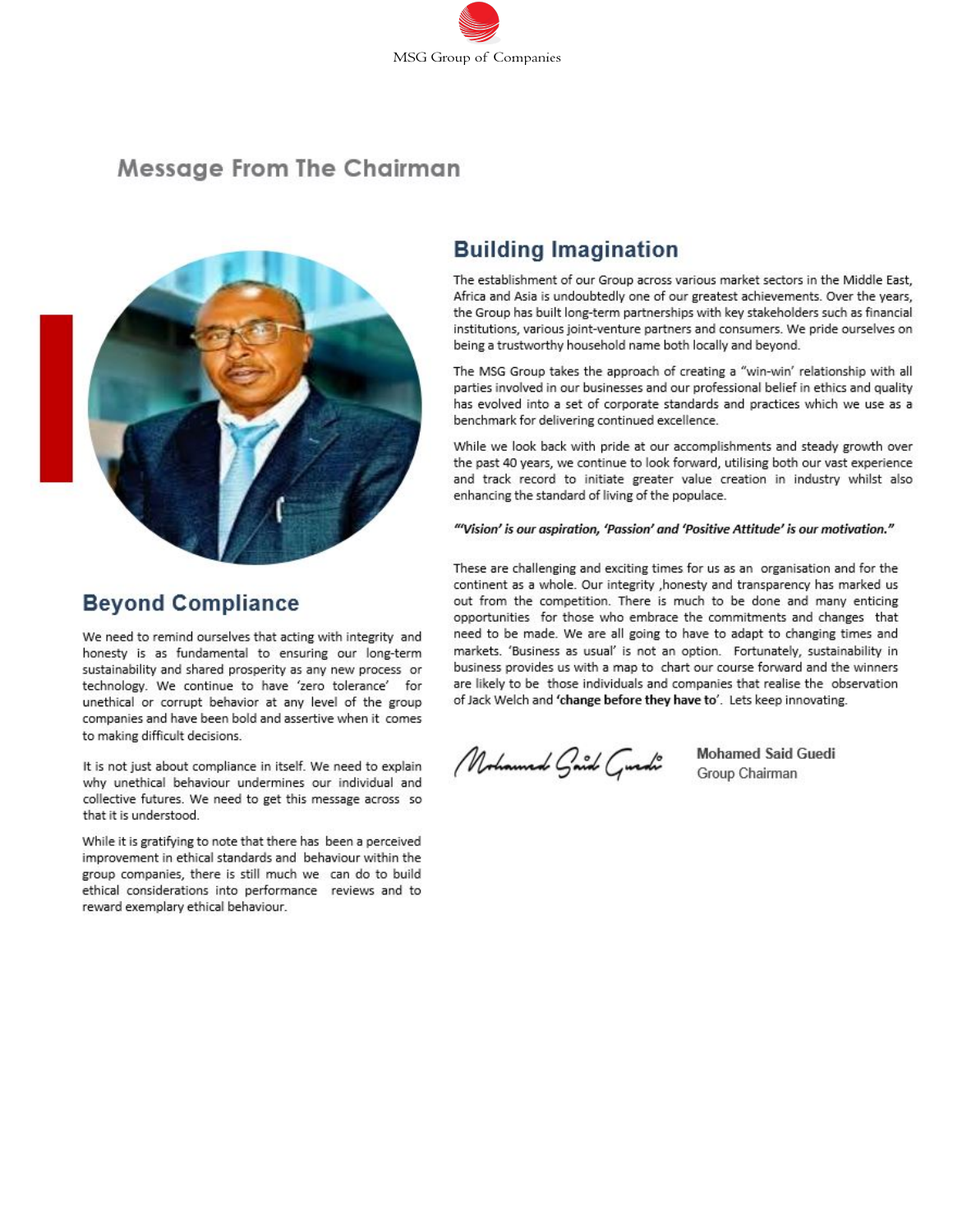

#### **OVERVIEW**

It is the policy of the Company to apply the highest standards of integrity, professionalism and honesty in its interactions with customers, shareholders, suppliers, co-workers and the community. This Code of Business Conduct and Ethics (the "**Code**") governs the business-related conduct of all internal and external stakeholders, in whichever role and in whichever country of operation they may be.

This Code has been approved by the Board of Directors (the "**Board**") of MSG Group of companies ("MSG Group"). and binds all internal and external business partners including (but not limited to) employees, officers, directors, agents, contractors and suppliers (the " **Business Partners**") of MSG Group

The Code binds each of MSG Group's direct and indirect subsidiaries (collectively, the "**Company**") to maintain the highest standards of ethical conduct in corporate affairs.

Specifically, the purpose of this Code is:

- Set out and demonstrate the standards of conduct required of all Business Partners
- To encourage among Business Partners a culture of integrity, accountability and mutual respect;
- To provide guidance to help Business Partners recognize ethical issues; and to provide mechanisms to support the resolution of ethical issues.

Each and every Business Partner should deal fairly and in good faith with other Business Partners, security holders, customers, suppliers, regulators, auditors and competitors. No Business Partner may take unfair advantage of anyone through manipulation, concealment, misrepresentation, harassment, inappropriate threats, fraud, abuse of confidential information or any other intentional unfair-dealing practice.

#### **ADMINISTRATION OF THIS CODE**

The Board is ultimately responsible for the implementation and administration of this Code and has designated a Compliance Officer for the day-to-day implementation and administration of it. From time to time, the Board may change this designation and may also designate one or more Assistant Compliance Officers to fill in at times when the Compliance Officer may be otherwise unavailable, such as during his or her vacation. The Board's current designation(s), together with contact information, are set out in Schedule A to this Code. Business Partner of the Company should direct questions concerning this Code to the Compliance Officer.

While this Code is designed to state the required standards of business conduct and to provide helpful guidelines, it is not intended to address every situation. Dishonest or unethical conduct or conduct that is illegal (according to any applicable law) will constitute a violation of this Code, regardless of whether such conduct is specifically referenced in this Code. Business Partners should conduct their business affairs in such a manner that the Company's reputation will not be impugned if the details of their dealings should become a matter of public discussion. Business Partners must not engage in any activity that adversely affects the reputation for integrity of the Company.

If laws or other policies and codes of conduct differ from this Code, or if there is a question as to whether this Code applies or uncertainty as to the right thing to do to in a particular situation, Business Partners should check with the Compliance Officer before acting.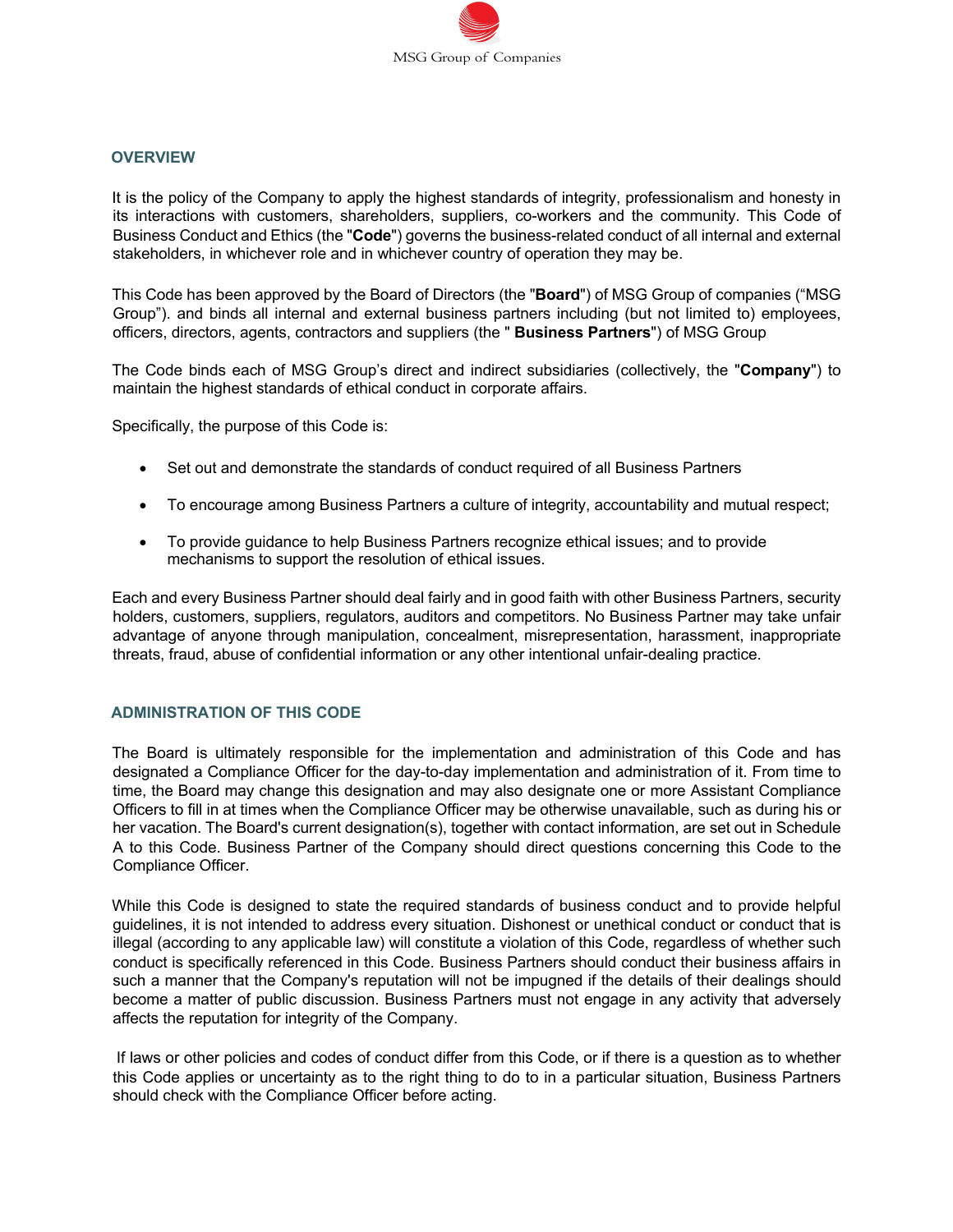

All Business Partners are required to be familiar with this Code and the expectations on them in terms of their conduct. Each is responsible for his own actions, however every supervisor and manager is responsible for helping employees to understand and comply with the Code.

The Company will take such disciplinary or preventive action as it deems appropriate to address any existing or potential violation of this Code brought to its attention. Any Business Partner who finds him/herself in a situation that he or she believes may violate or lead to a violation of this Code should speak to their manager and/or the Compliance Officer, and in any event must follow the compliance procedures described in the section entitled "General Policy Regarding Report of Violations" below.

#### **COMPLIANCE WITH LAWS**

The Company is bound by the laws of all countries in which it operates. It may also be bound by the laws of the nationality of any of its Business Partners. It is the Company's obligation, and that of every one of our Business Partners, to comply with all applicable laws, including employment, discrimination, health and safety, anti-bribery, competition, anti-slavery, securities, banking and environmental laws. No Business Partner has authority to violate any law or to direct another Business Partner or third party to violate any law on behalf of the Company.

Violations of laws may subject a Business Partner to individual criminal or civil liability, as well as to discipline by the Company. Such individual violations may also subject the Company to civil or criminal liability or the loss of reputation or business.

Many of the laws applicable to the Company and Business Partners are complex and fact specific. If any Business Partner has questions concerning a specific situation, he or she should contact the Compliance Officer before taking any action.

#### **CONFLICTS OF INTEREST**

Business Partners are expected to make or participate in business decisions and actions in the course of their relationship with the Company based on the best interests of the Company and not based on personal relationships or benefits. A conflict of interest, which can occur or appear to occur in a wide variety of situations, may compromise a Business Partner's ability to act ethically.

Generally speaking, a conflict of interest occurs when the personal interest of a Business Partner, and/or that of an immediate family member or a person with whom a Business Partner has a close personal relationship interferes with, or has the potential to interfere with, the interests or business of the Company. In these circumstances, it is essential for the Company to be made aware of such a conflict or potential conflict, in order that it can take measures to mitigate the risks. For example, an employee may be asked to work on a different project or in a different area of the business for the duration of the conflict. Honesty and transparency are key – an undisclosed conflict or potential conflict is a risk to both the Company and to Business Partners. One that is disclosed at the outset can be dealt with.

Wherever a conflict or potential of interest arises, Business Partners are required to disclose it to the Compliance Officer in the standard form attached to this Code at Schedule B.

The following is a discussion of certain common areas that raise conflict of interest issues. However, a conflict of interest can occur in a variety of situations. Business Partners must be alert to recognize any situation that may raise conflict of interest issues and must disclose to the Compliance Officer any material transaction or relationship that reasonably could be expected to give rise to actual, or the perception of, conflicts of interest with the Company. Any Business Partner who becomes aware of an actual or potential conflict should bring it to the attention of the Compliance Officer and follow the compliance procedures described in the section entitled "General Policy Regarding Report of Violations" below.

#### • **Corporate Opportunities**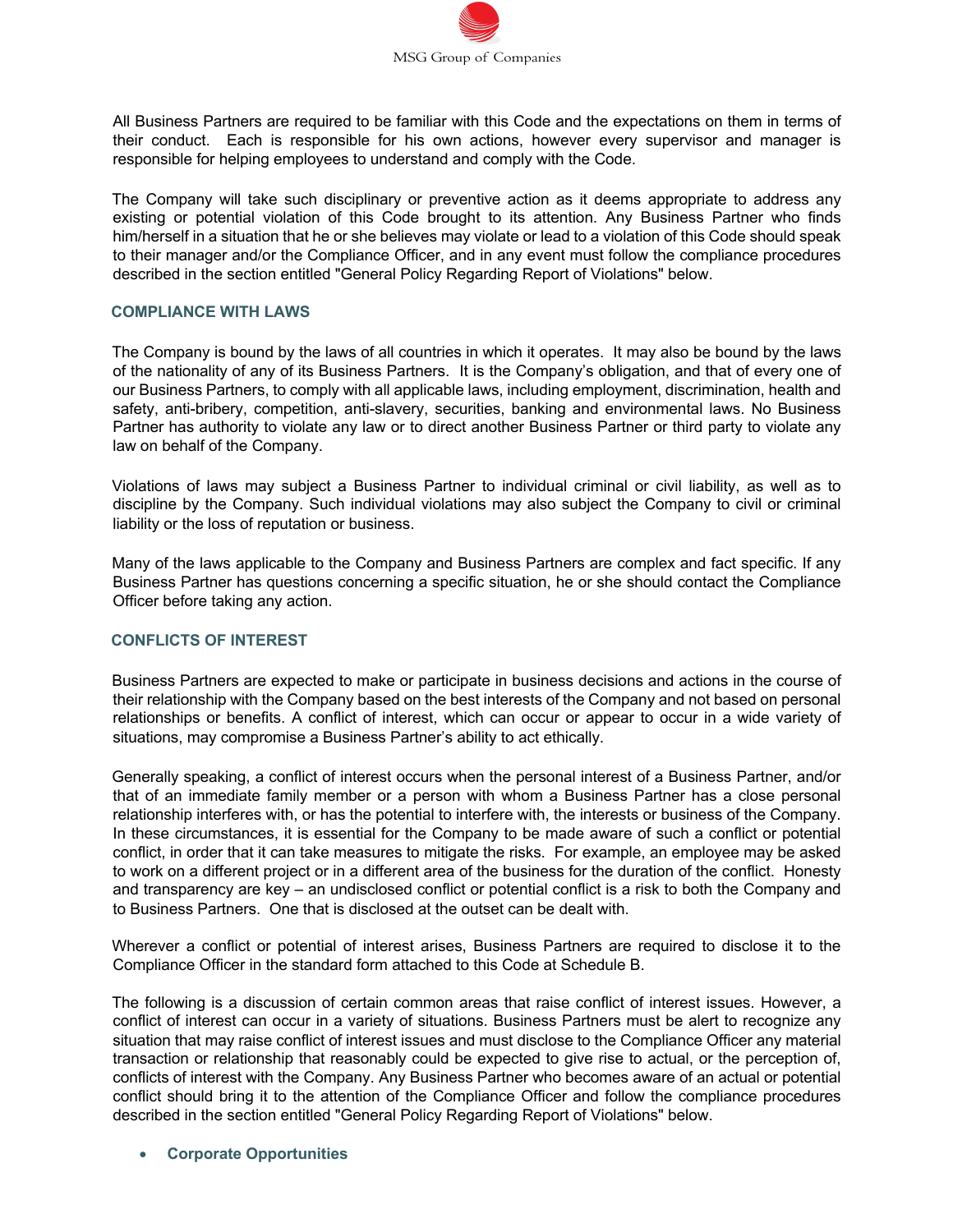

Business Partners must not appropriate for themselves the benefit of any business venture, opportunity or potential opportunity he or she learns about in the course of his or her employment or office or contractual relationship with the Company. A Business Partner must not use the Company's proprietary information or position for personal gain. A Business Partner must not compete against the Company, either directly or indirectly. Business Partners owe a duty to the Company to advance its legitimate interests when the opportunity to do so arises.

#### • **Outside Activities/Employment and Civic/Political Activities**

in each case do not interfere with the employee's duties to the Company.

Any outside activity must not significantly encroach on the time and attention Business Partners devote to their duties for the Company and should not adversely affect the quality or quantity of their work. In addition, Business Partners may not imply the Company's sponsorship or support of any outside activity that is not official business of the Company. Under no circumstances are Business Partners permitted to take for themselves or their family members business opportunities that are discovered or made available by virtue of their positions at/working with the Company. No employee of the Company may perform services for or have a financial interest in any entity that is, or to such employee's knowledge may become, a vendor, client or competitor of the Company. Employees of the Company are prohibited from taking part in any outside employment or directorships without the prior written approval of the Chief Executive Officer or the Compliance Officer, except for minor and unrelated employment and for directorships on charitable Boards that

#### • **Securities/share dealing**

No employee of the Company may acquire securities of a customer, supplier or other party if ownership of the securities would be likely to adversely affect either the employee's ability to exercise independent professional judgment on behalf of the Company or the quality of such employee's work. Business Partners must always follow the Company's other policies concerning the trading of securities, including those further described in this Code.

#### • **Civic and Charitable Activities**

Business Partners are permitted to participate in civic, charitable or political activities so long as such participation does not encroach on the time and attention they are expected to devote to their Company-related duties. Such activities are to be conducted in a manner that does not create an appearance of the Company's involvement or endorsement.

#### • **Inventions, Books and Publications**

Business Partners must receive written permission from the Chief Executive Officer or the Compliance Officer before developing, outside of the Company, any products, software or intellectual property that may be related to the Company's current or potential business.

#### **ANTI-BRIBERY AND OTHER IMPROPER PAYMENTS**

Business Partners are forbidden, whether directly or indirectly, to give, offer, promise, demand, solicit, agree to or accept any improper payment to or from anyone in the course of conducting business on behalf of the Company, including for the purpose of obtaining or retaining business, or for any other advantage. Improper payments include, without limitation, any gift, gratuity, reward, advantage or benefit of any kind (monetary or non-monetary).

For the avoidance of doubt, a third-party intermediary, such as an agent or family member, cannot be used to further any bribe or improper payment or otherwise violate the spirit of this Code. Whilst the Company does not prohibit the use of agents/third party intermediaries, they are rarely used except where local law requires it. The Company does not pay agents on a Success Fee basis. Whenever they are instructed, agents must be onboarded pursuant to the processes detailed in the Company's Procurement Policy, and the terms of their engagement must follow the requirements set out in that policy and as required by the Compliance Officer.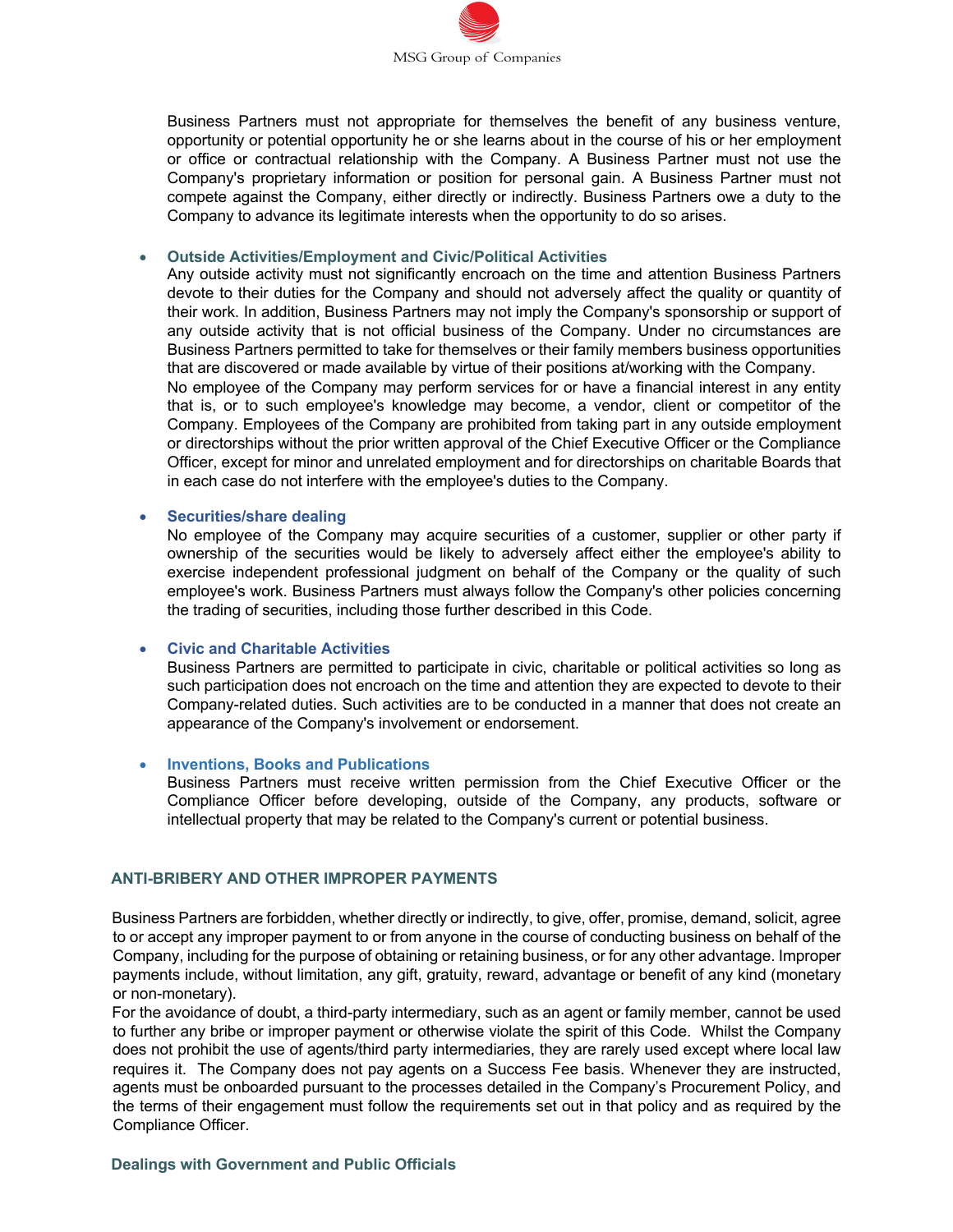

The Company strictly prohibits any payment to any public official that violates the laws of any jurisdiction in which the Company operates. The Company strictly prohibits any Business Partners from giving, offering, promising, demanding, soliciting or receiving or agreeing to receive, directly or indirectly, any bribe or improper payment, using corporate or personal funds, to or from public officials of any government or governmental agency for the purpose of obtaining or retaining business, or for any other reason. Any offer of, or request for, any bribe or improper payment must be reported to the Compliance Officer.

The Company strictly prohibits any person from making any payment if such person knows or reasonably believes that all, or a portion of, the payment will be offered, given or promised, directly or indirectly, to any public official of any government or governmental agency for the purposes of assisting the Company in obtaining or retaining business. Public officials include, without limitation:

- political parties or officials thereof, political candidates and elected or appointed representatives of any government or governmental agency holding a legislative, administrative or judicial position at any level;
- a person who performs public duties or functions, including a person employed by a board, commission, company or other body or authority that is established to perform a duty or function on behalf of the government, or is performing such a duty or function; and
- An official or agent of a public international organization that is formed by two or more states or governments, or by two or more such public international organizations.

For the avoidance of doubt, the Company does not make contributions to political parties or committees or to individual politicians.

## **Gifts and Hospitality**

The Company recognizes that appropriate and proportionate business gifts and entertainment are meant to create sound working relationships and not to gain unfair advantage with customers or suppliers. Only internal Business Partners are permitted to provide gifts and hospitality on behalf of the Company.

Gifts include, without limitation, material goods, as well as services, promotional premiums and discounts. The Company does not prohibit the giving or receiving of rewards, advantages or benefits that are permitted or required under the **written laws** (NB custom or common practice is not sufficient) of a government for which a public official performs duties or functions. The Company permits lawful payments in respect of reasonable expenses incurred in good faith by, or on behalf of, a public official which are directly related to the promotion, demonstration or explanation of the Company's products and services, or the execution or performance of a contract between the Company and the government for which the official performs duties or functions. All such expenditure must be proportionate and approved at the appropriate level. Further information is provided in the Company's Anti-Bribery & Corruption Policy.

The Company permits expenditures of amounts for small gifts, meals and entertainment and on occasion travel expenses in connection with customer conferences of the Company and other promotional activities for non-government and government suppliers and customers that are ordinary and customary business expenses, and if they are otherwise lawful. All and any such intended expenses require the advance authorization of the Compliance Officer. These expenditures should be included on expense reports and approved pursuant to the Company's standard procedures details of which can be found in the Company's Anti-Bribery & Corruption Policy.

Business Partners are asked to apply the following general guidelines when considering whether a gift/hospitality of any kind is appropriate:

- Gifts and entertainment can only be accepted in the context of a business/ commercial relationship and must not be material or frequent.
- Gift giving and receiving practices vary among cultures. Particular care must be exercised where the recipient of a gift is a Public Official.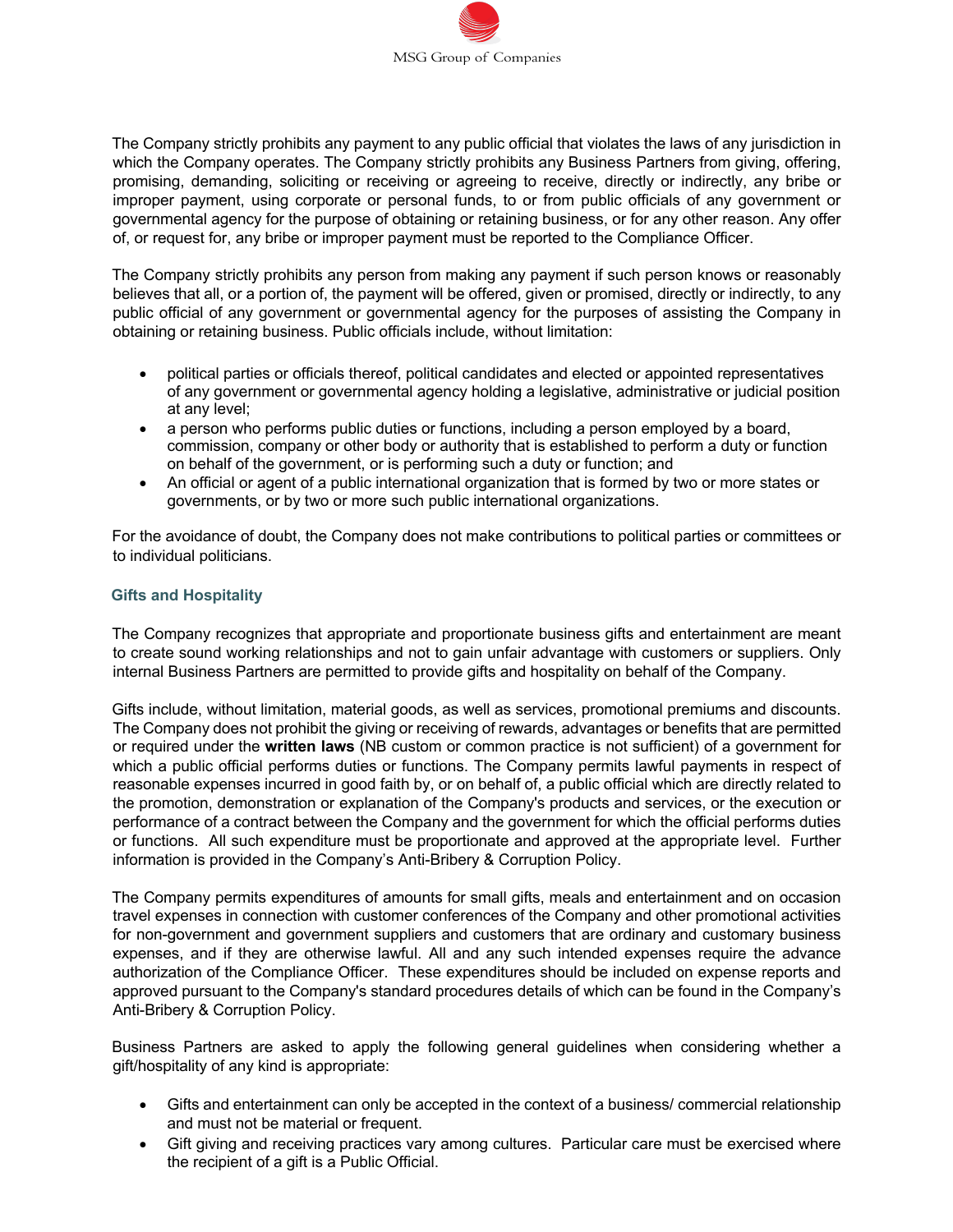

- Gifts should be proportionate and capable of being reciprocated. This is important to bear in mind in some countries where a relatively small gift could be received as something which locally is perceived as being particularly valuable. Business Partners should ask "is the recipient of this gift in a position to give a similar gift in return?"
- In all cases gifts given or received by Employees must be legal and reasonable and in compliance with the Company's Anti-Bribery and Corruption Policy.
- Gifts or entertainment may not be provided as a quid pro quo for the receipt of business opportunities and should not affect, or appear to affect impartial decision making by Employees or any third party.
- It is never appropriate to attempt to influence a decision by offering personal benefits to a government official or anyone else.
- Before offering or receiving any gift and/or entertainment to/from a third party, employees should obtain the appropriate authorisation and approval from the Compliance Officer. The matrix for required approvals for Gifts and Hospitality can be found in the Anti-Bribery & Corruption Policy

#### Sponsorship

The Company, from time to time, sponsors business related events. Such expenditure must always be for legitimate business purposes and requires the authorisation of the Compliance Officer.

The Compliance Officer maintains a record of all Gifts, Hospitality and Sponsorship expenditure.

If Business Partners have any questions about what is permitted under this Code or the Company's Anti-Bribery and Corruption Policy, please contact the Compliance officer.

#### **Facilitation Payments**

Facilitation payments are usually small payments, sometimes referred to as "grease payments" which are made to a (usually fairly low ranking) public official in order to get something done more quickly than would otherwise be the case. Typically, they are paid where the public official is under an obligation, by virtue of his/her employment, to undertake the task in question, but the payment speeds up what may otherwise be a cumbersome administrative process. Examples of when a facilitation payment might be demanded and paid are the granting of a visa or release of commodities from customs warehouses. It is also possible for facilitation payments to be made to staff in non-Government entities. An example might be a payment to a private telecoms engineer to get a telephone line installed more quickly than would otherwise be the case.

Facilitation payments are illegal, and classified simply as low-level bribes in some countries. They are legal and/or tolerated in other countries.

The Company takes a zero-tolerance approach to bribery in all forms, and accordingly forbids the payment of facilitation payments. If they are paid, facilitation payments undermine the strong anti-bribery message of the Company and the spirit of this Code. They also create further risk for the Company in terms of its obligation to maintain accurate and transparent books and records. If Business Partners are asked for a facilitation payment, they must report such an incident to the Compliance Officer, who can give advice and suggest ways in which payment can be avoided.

#### **Extortion**

It is important to differentiate between a request/demand for a bribe and extortion. Extortion is when a demand is made with menaces/threats. These threats can be implied or overt. For example, at a checkpoint between borders, an armed guard may ask for a passport and refuse to return it without a payment. That guard may not even say anything, but his body language and actions may make it clear that a payment is expected.

The Company wishes to make it clear that no Business Partner should put his or her personal safety, or that of their family at risk during the course of his/her working for or with the Company. Accordingly, if demand for payment is made together with a clear threat to personal safety, the payment should be made in order for the Business Partner to extricate him/herself from the situation.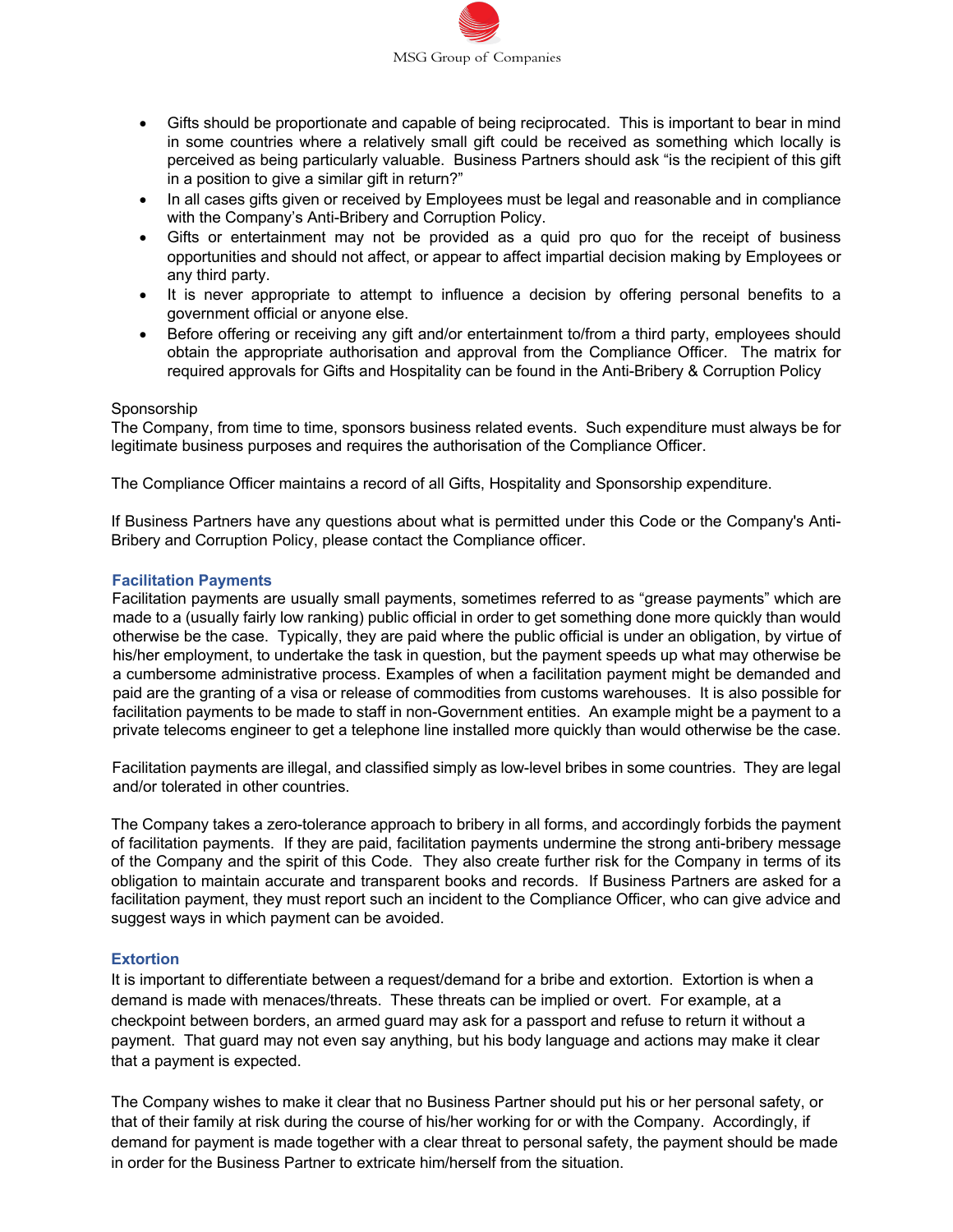

In such circumstances, the payment should be reported as soon as possible and in any event immediately upon the Business Partner having their next contact with the Company. Where appropriate, the Business Partner's manager should be informed and in all cases the payment must be reported to the Compliance Officer, who will keep the appropriate records and discuss with Finance and other senior managers how the payment will properly and accurately be accounted for.

## **COMPETITION, FAIR DEALING AND ANTI-TRUST**

The Company competes forcefully and fairly for all new business and does so on the merits of the Company's offering. Relationships with all external Business Partners are built upon trust and mutual benefits and are compliant with all applicable Competition/ Anti-Trust laws.

Business Partners are required to

- Communicate the Company's products and services in a manner that is fair and accurate, and that discloses all relevant information
- Refrain from price fixing, bid rigging, and any other agreements which might be perceived to breach Anti-Competitive laws
- Refrain from sharing any of the Company's sensitive information such as pricing and costs
- Use only publicly available information to understand business, customers, competitors, external Business Partners, technology trends

Business Partners should report any concerns or suspicions regarding potentially anti-competitive business practices to the Compliance Officer.

#### **INSIDER DEALING**

No director, officer or employee may purchase or sell any Company securities while in possession of material non-public information regarding the Company, nor may any director, officer or employee purchase or sell another company's securities while in possession of material non-public information regarding that company. It is against Company policy and illegal for any director, officer, employee or other Business Partner to use material non-public information regarding the Company or any other company to:

- obtain profit for himself or herself; or
- Directly or indirectly "tip off" others who might make an investment decision on the basis of that information.

#### **MONEY LAUNDERING**

The Company complies with all applicable laws in relation to money laundering. Money laundering is the process of concealing the proceeds of crime/ illicit funds by moving them through legitimate businesses/vehicles/financial accounts in order to hide their criminal origin.

Business Partners must never knowingly facilitate money laundering or terrorist financing and must be vigilant to attempts to use the company's business activities for these purposes. Any concerns in this regard must be reported to the Compliance Officer, who is also the Company's Money Laundering Reporting Officer.

Examples of situations giving rise to legitimate concern are:

- Attempted payments in cash from an unusual financing source
- Arrangements that involve the transfer of funds to or from countries or entities not related to the transaction or customer
- Unusually complex deals that do not reflect a genuine commercial business purpose
- Attempts to evade record keeping or reporting requirements.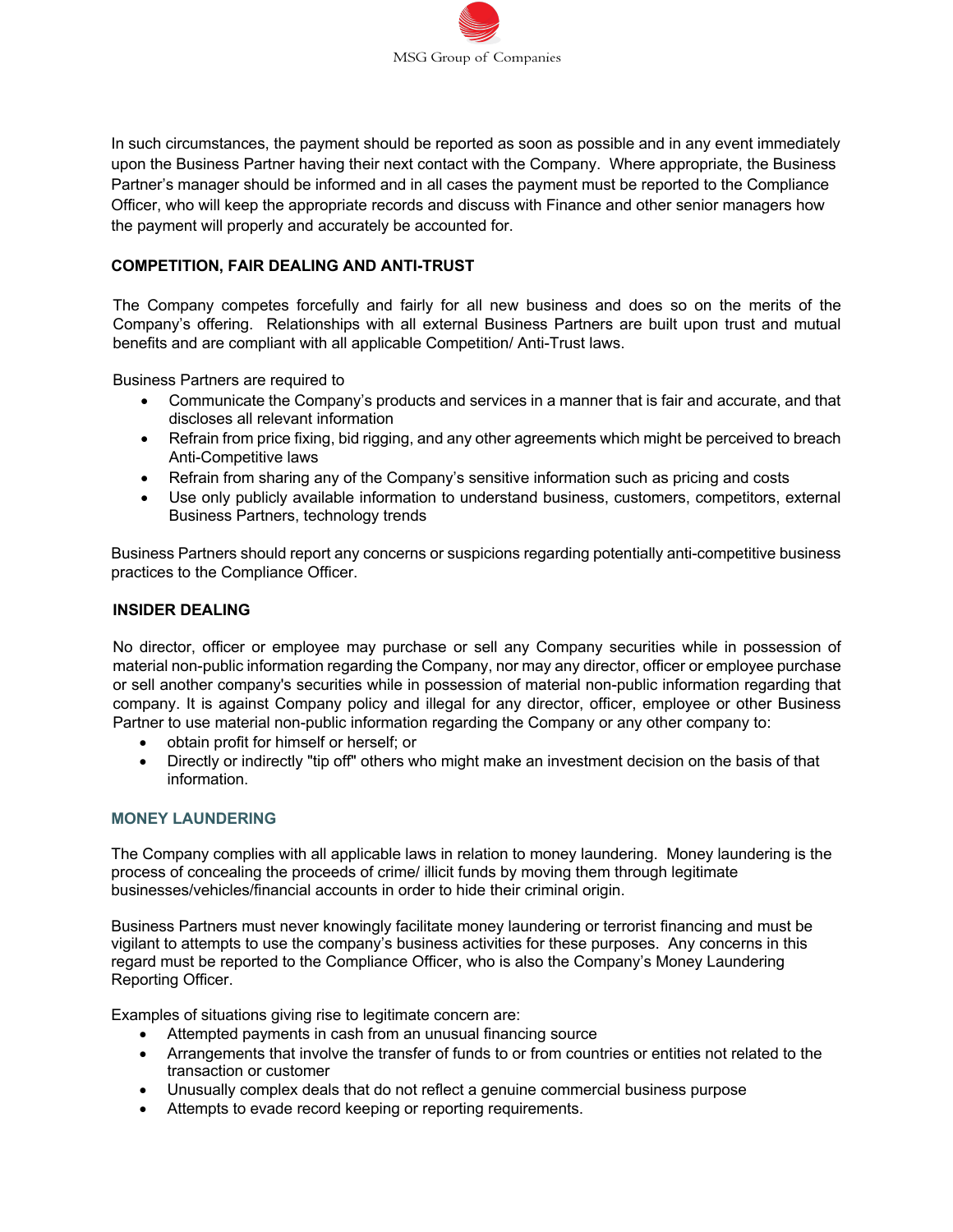

## **ACCURATE BOOKS AND RECORDS**

The Company has an obligation in compliance with applicable laws to make full, fair, accurate, timely and understandable disclosure in its financial records and statements, in reports and documents that it files with or submits to central registers of companies, regulatory authorities and in its communications, both public and to shareholders and other stakeholders (e.g. the Company's Auditors).

In furtherance of this obligation, each Business Partner, in performing his or her duties, shall act in good faith, responsibly, with due care, competence and diligence, without misrepresenting material facts or allowing one's independent judgment to be subordinated, in order to ensure that to the best of his or her knowledge the Company's books, records, accounts and financial statements are maintained accurately and in reasonable detail, appropriately reflect the Company's transactions, are honestly and accurately reflected in its publicly available reports and communications and conform to applicable legal requirements and the Company's system of internal controls.

#### **CONFIDENTIAL INFORMATION**

In addition to the restrictions regarding material non-public information set forth in Confidentiality Agreements to which they may be subject, Business Partners should observe the confidentiality of information that they acquire by virtue of their relationship with the Company, including information concerning the Company and its customers, suppliers and competitors and other Business Partners, except where disclosure is approved in writing by an executive officer of the Company or otherwise legally mandated.

In addition, Business Partners must safeguard proprietary information, which includes information that is not generally known to the public and has commercial value in the Company's business. Proprietary information includes, but is not limited to, drill results, business methods, analytical tools, software programs, source and object codes, trade secrets, ideas, techniques, inventions (whether patentable or not) and other information relating to economic analysis, designs, algorithms and research. It also includes information relating to marketing, pricing, clients, and terms of compensation for Business Partners. The obligation to preserve proprietary information continues even after employment ends.

In addition to violating this Code and policy of the Company, unauthorized use or distribution of proprietary information could also be illegal and result in civil or even criminal penalties. The Company considers its proprietary information an important asset and may bring suit against employees or former employees to defend its rights vigorously.

#### **USE OF COMPANY ASSETS**

Assets of the Company, whether tangible or intangible, including facilities, funds, materials, hardware, supplies, time, information, intellectual property, software, corporate opportunities and other assets owned or leased by the Company, or that are otherwise in the Company's possession, may be used only for legitimate business purposes of the Company. Assets of the Company are not to be misappropriated, loaned to others, donated, sold or used for personal use, except for any activities that have been approved in writing by the Chief Executive Officer or the Compliance Officer in advance, or for personal usage that is minor in amount and reasonable. Business Partners are to report any theft or suspected theft to the Compliance Officer. No Business Partner should knowingly invoke a program, code or password that could damage the Company's assets.

#### **HEALTH AND SAFETY**

The Company strives to provide each Business Partner with a healthy and safe work environment. Each Business Partner has responsibility for maintaining a healthy and safe workplace for themselves and other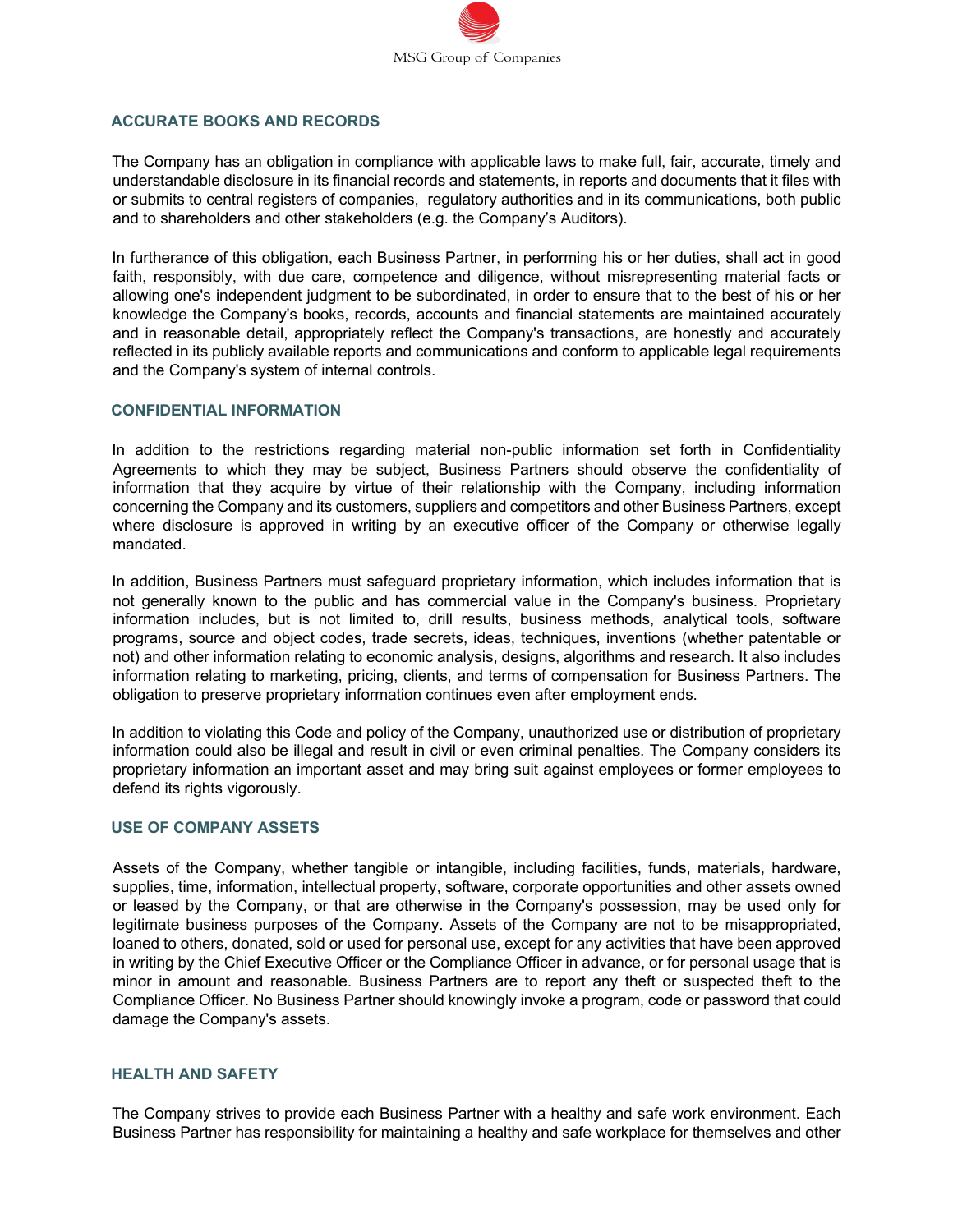

Business Partners by complying with Health and Safety legislation, rules and practices, and promptly reporting accidents, injuries and unsafe equipment, practices or conditions.

Violence and threatening behavior will not be tolerated by the Company. Business Partners should report to work in a proper condition to perform their duties, free from the influence of illegal drugs or excessive alcohol. The use of illegal drugs or excessive alcohol in the workplace will not be tolerated by the Company.

#### **MODERN SLAVERY**

Modern Slavery is a crime and a violation of fundamental human rights. It takes various forms, such as slavery, servitude, forced and compulsory labour, child labour and human trafficking. All forms have one thing in common – the deprivation of a person's liberty by another in order to exploit them for personal or commercial gain.

As part of its commitment to acting ethically and with integrity in every aspect of business, the Company takes a zero-tolerance approach to all aspects of Modern Slavery in whatever form and commits to implement and enforce systems and procedures to ensure Modern Slavery is not taking place in its business or supply chains.

#### **ENVIRONMENT**

The Company complies with all applicable environmental laws and regulations as well as self-directed commitments to sustainable practices and environmental protection.

The Company is committed to operating in an environmentally responsible manner, from the manufacture and provision of its products and services, to the operation of its offices and facilities, selection of external Business Partners and other business activities.

Where the Company's commercial activity necessarily requires disruption on a temporary basis to communities or the environment more generally, the Company's policy is to use its best endeavours to minimise that disruption. Parties adversely affected by such activity on the part of the Company will be adequately and properly compensated where that is deemed by the [Compliance Officer? Board?] to be appropriate.

#### **DISCRIMINATION, HARASSMENT AND BULLYING**

The Company is firmly committed to providing equal opportunity in all aspects of employment and will not tolerate any illegal discrimination, harassment or bullying of any kind. Examples of conduct that will not be tolerated include derogatory comments based on racial, ethnic or religious characteristics, age, ancestry, color, race, citizenship, ethnic origin, creed, disability, family status, marital status, gender, sex, sexual orientation, unwelcome sexual advances or comments, abuse of position of power, and any other ground of discrimination prohibited by law.

#### **E-MAIL, THE INTERNET, TELEPHONES AND OTHER FORMS OF COMMUNICATION**

The Company provides employees and where appropriate external Business Partners with access to email, the internet, telephones and other forms of communication for business purposes, and while it understands the need for limited and occasional use of these tools for personal purposes, this use should not be excessive or be detrimental to the Company.

The Company's e-mail system, including e-mail accounts and addresses, are the property of the Company. The Company has the right to access, monitor and review communications conducted using the Company's resources and employees should have no expectation of privacy when using these resources.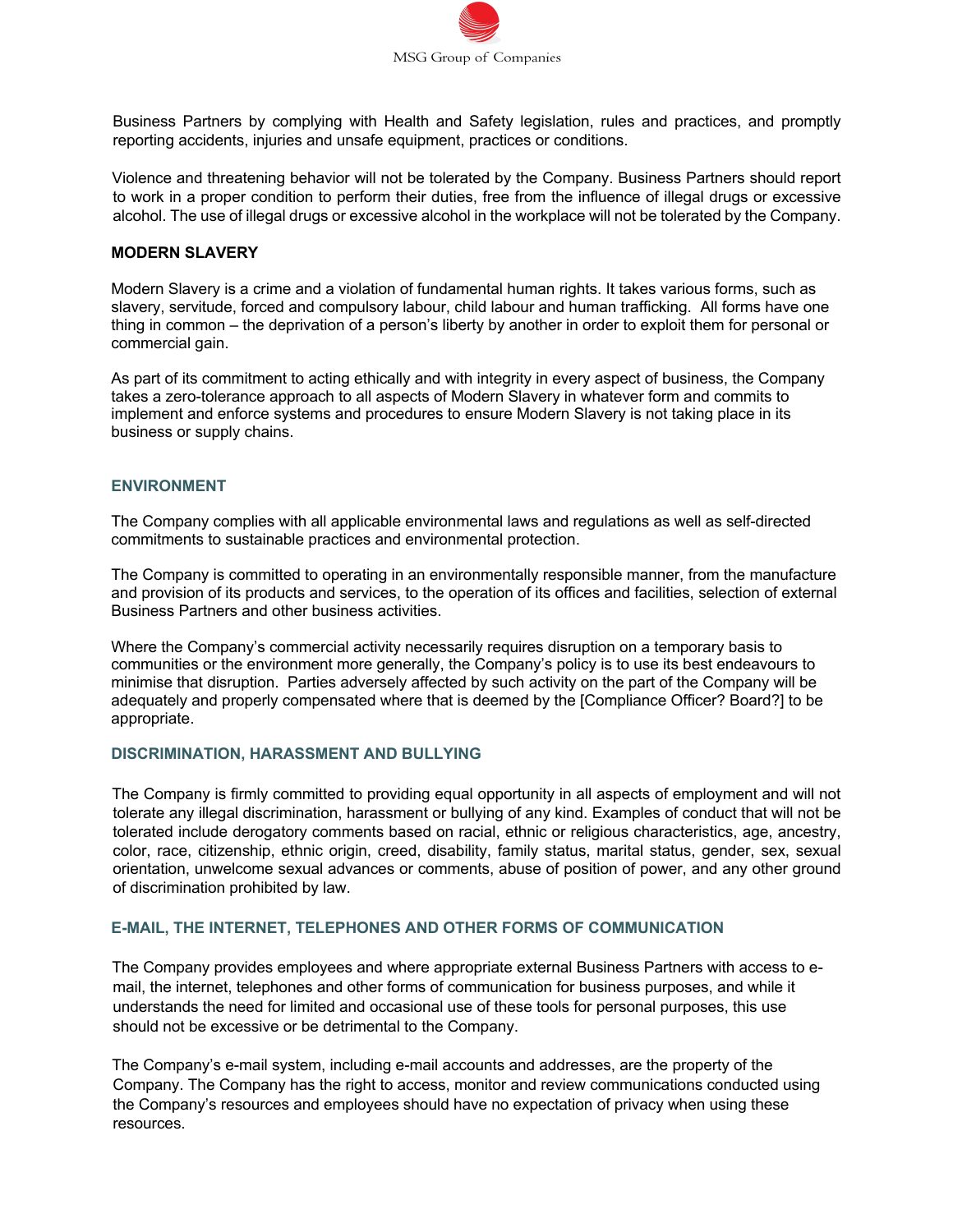

Internet use must be conducted in a reasonable professional manner and must not impede on employee's ability to perform his or her duties. For example, accessing Internet sites containing obscene or offensive material, or sending e mails that are derogatory or harassing to another person or group of people or chain emails, is prohibited. Employees must also be vigilant to ensure that the Company's network security is maintained.

The Company's position against workplace discrimination and harassment as stated in this Code apply fully to employee use of e-mail, internet, telephone and other forms of communication.

## **REPORTING OF VIOLATIONS**

### **General Policy Regarding Report of Violations**

As part of the Company's commitment to the highest standards of corporate governance, the Company has established procedures for the receipt, retention and handling of complaints and concerns received relating to, among other things, alleged or suspected illegal activity or violations of this Code or a Code of Conduct of a subsidiary of the Company. Any such illegal activity or Code violation must be reported promptly, as set out in the Company's Whistle Blowing Policy.

The Company does not tolerate acts of retaliation, including demotion, discharge, discipline, discrimination, harassment, suspension or threats, against any Business Partner who makes a good faith report of known or suspected acts of misconduct or other violations of this Code.

#### **Compliance with this Code, Investigation of Violations and Enforcement of Disciplinary Action**

All Business Partners are provided with a copy of this Code upon their joining the Company or commencing a business relationship with it. All Business Partners are required to be familiar with it and have a responsibility to understand it and follow it. For the avoidance of doubt, all Business Partners are expected to perform their work with honesty and integrity in all areas of their work, whether specifically addressed in this Code or not.

The Company will investigate and may discipline any Business Partner who violates this Code or related practices. Investigations will be conducted in accordance with the procedures set out in the Company's Whistleblower Policy and will follow Due Process, allowing all affected and interested parties to be heard. The determination of the appropriate discipline will be made by the Chief Executive Officer in consultation with the Chairman of the Company's Governance Committee or by the Board. Such discipline may include, among other things, written notice to the Business Partner that the Company has determined that there has been a violation, censure by the Company, demotion or reassignment, suspension with or without pay or benefits, or termination of the Business Partner's relationship with the Company.

Records of all violations of this Code and the disciplinary action taken will be maintained by the Compliance Officer in a central register and will be placed in the Business Partner's personnel file, if applicable.

The Company may notify and cooperate with the police or other governmental authorities regarding acts of Business Partners which involve violations of law. In addition, some violations may result in the Company bringing suit against employees or former employees to defend its rights vigorously.

## **COMMUNICATION OF THIS CODE AND TRAINING**

The Company strongly encourages dialogue among Business Partners, co-workers and their supervisors to make everyone aware of situations that give rise to ethical questions and to articulate acceptable ways of handling those situations. It may be appropriate for project teams, as part of their risk analysis, to address issues of Compliance at team meetings, whenever these are held.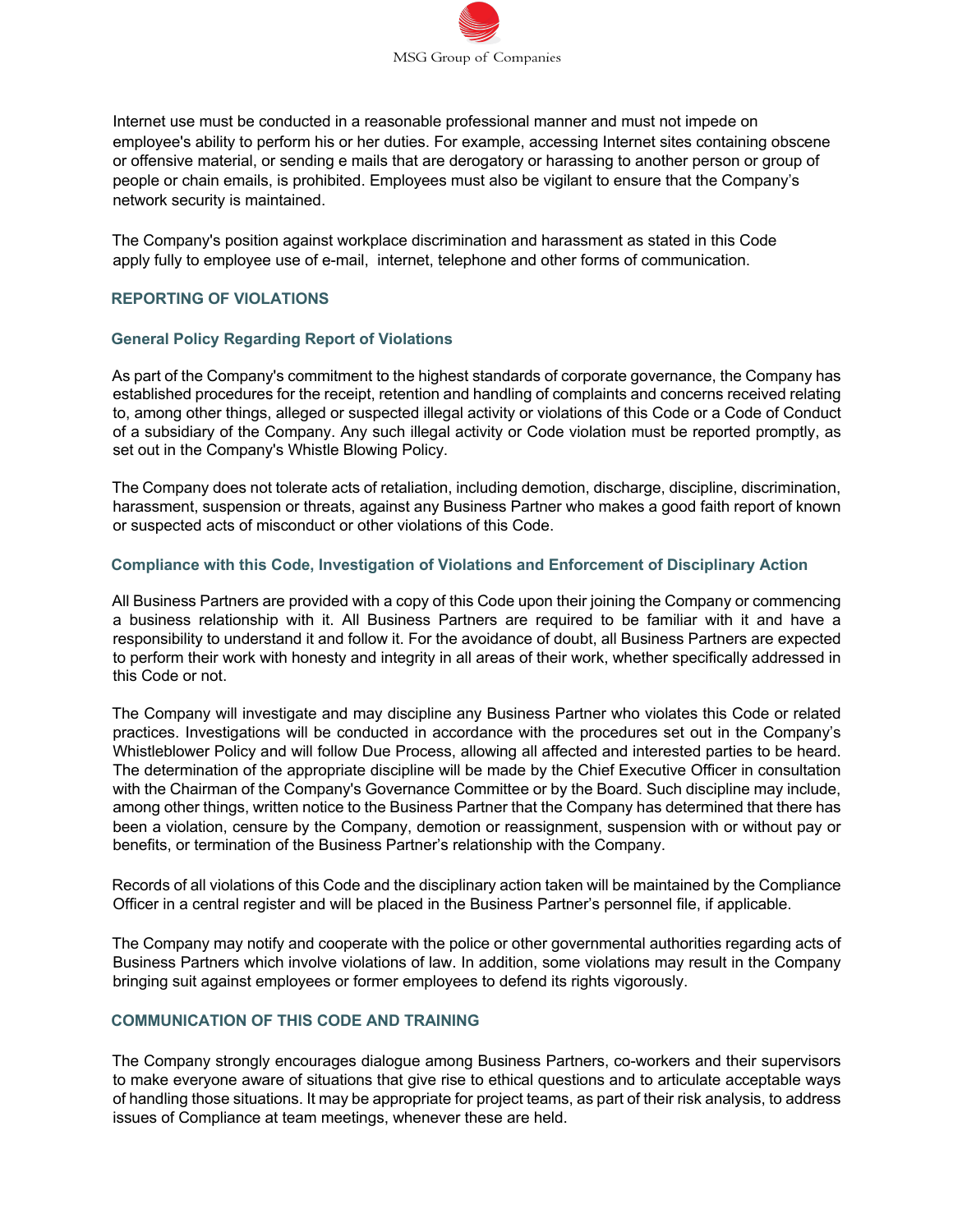

Events such as Town Halls, Q and A sessions, Compliance Week and others will be organised on a regular basis by the Compliance Officer, and these are events at which Business Partners are encourage to take part and to raise Compliance related issues as well as sharing best practice.

The Compliance Officer is responsible for the Company's training programme, of which this Code forms a significant part. All Business Partners are expected to go through Compliance training. This will usually be delivered upon the induction of the Business Partner, but may be required on further occasions according to the Company's needs at the time.

The Compliance Officer shall provide a report to the Board, at least on a quarterly basis, on investigations and other significant matters arising under this Code.

#### **Responsibility of Senior Employees**

Officers and other managerial employees are expected to lead by example and to promote honest and ethical conduct, including the ethical handling of actual or apparent conflicts of interest between personal and professional relationships. Managerial employees may be disciplined if they condone misconduct, do not report misconduct, do not take reasonable measures to detect misconduct or do not demonstrate the appropriate leadership to ensure compliance.

### **DELEGATION OF AUTHORITY**

Each Business Partner, and particularly each of the Company's executive officers, must exercise reasonable care to ensure that any permitted delegation of authority is reasonable and appropriate in scope, and includes appropriate and continuous monitoring. Delegations of Authority should be in writing and maintained by Compliance Officer

## **RELATED POLICIES OF THE COMPANY**

This Code should be read in conjunction with the Company's other related policy documents, including the Company's

- Anti-Corruption & Anti-Bribery Policy (including policy on Gifts and Hospitality)
- Whistleblowing Policy.

## **NO CONTRACT**

This Code supplements any contractual obligation any person may have under the terms of any agreements with the Company. This Code is not intended to create any contract (express or implied) with any person, including, without limitation, any employment or consulting contract, or to constitute any promise that a person's employment or consulting arrangement will not be terminated except for cause.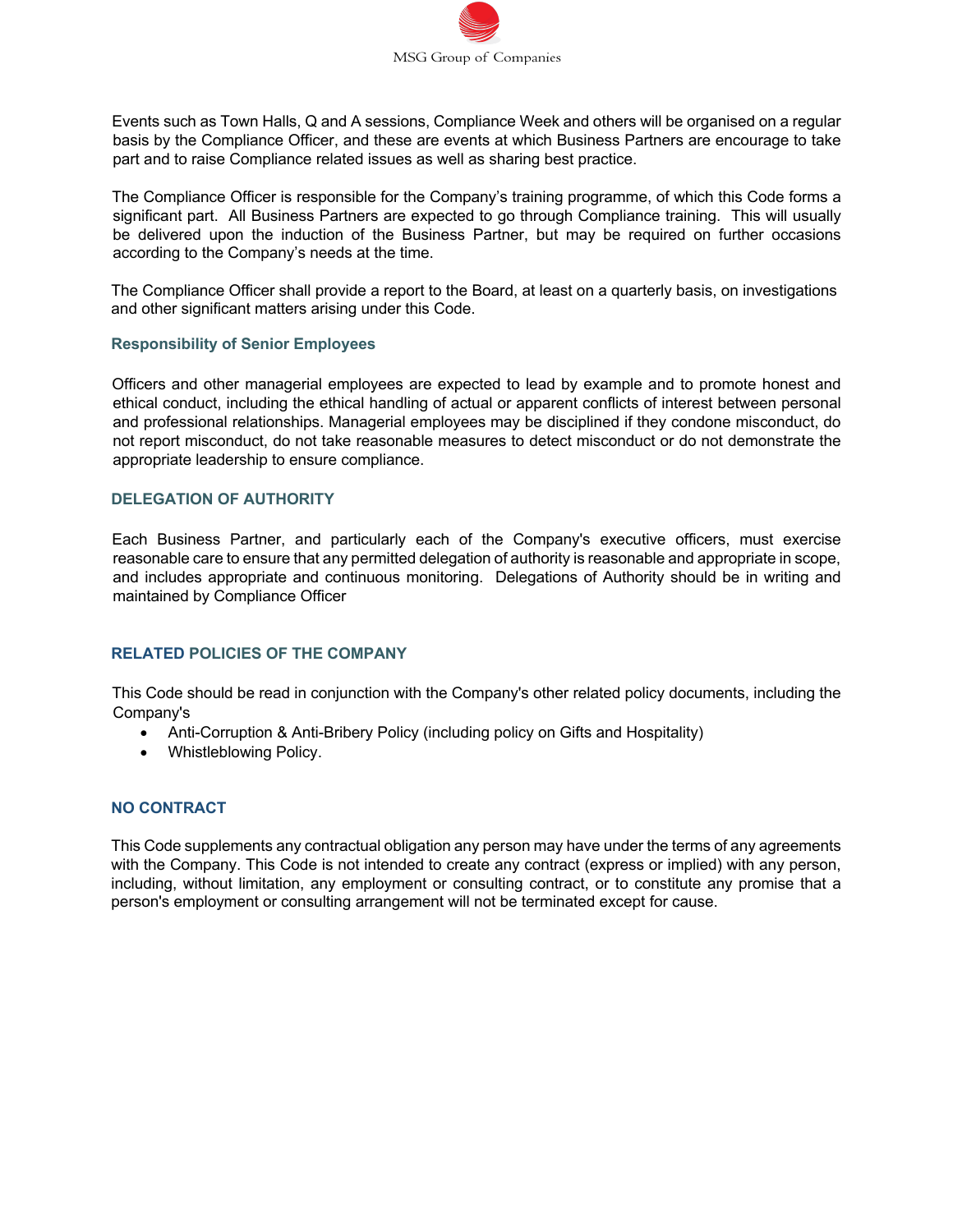

## **APPROVAL MONITORING AND AMENDMENT**

This Code was approved and adopted by the Board. The Company is committed to reviewing and updating its policies and procedures on a continuing basis. This Code may be revised, changed or amended at any time by the Board, and amendment to the Code will be disclosed promptly to Business Partners and will be disclosed publicly in accordance with applicable securities laws.

Signature:  $\frac{1}{\text{Said M}_\text{pH} \cdot \text{Sand M}_\text{pH}}$  Date: **01/01/2020** 

Approved by: **Said Mohammed**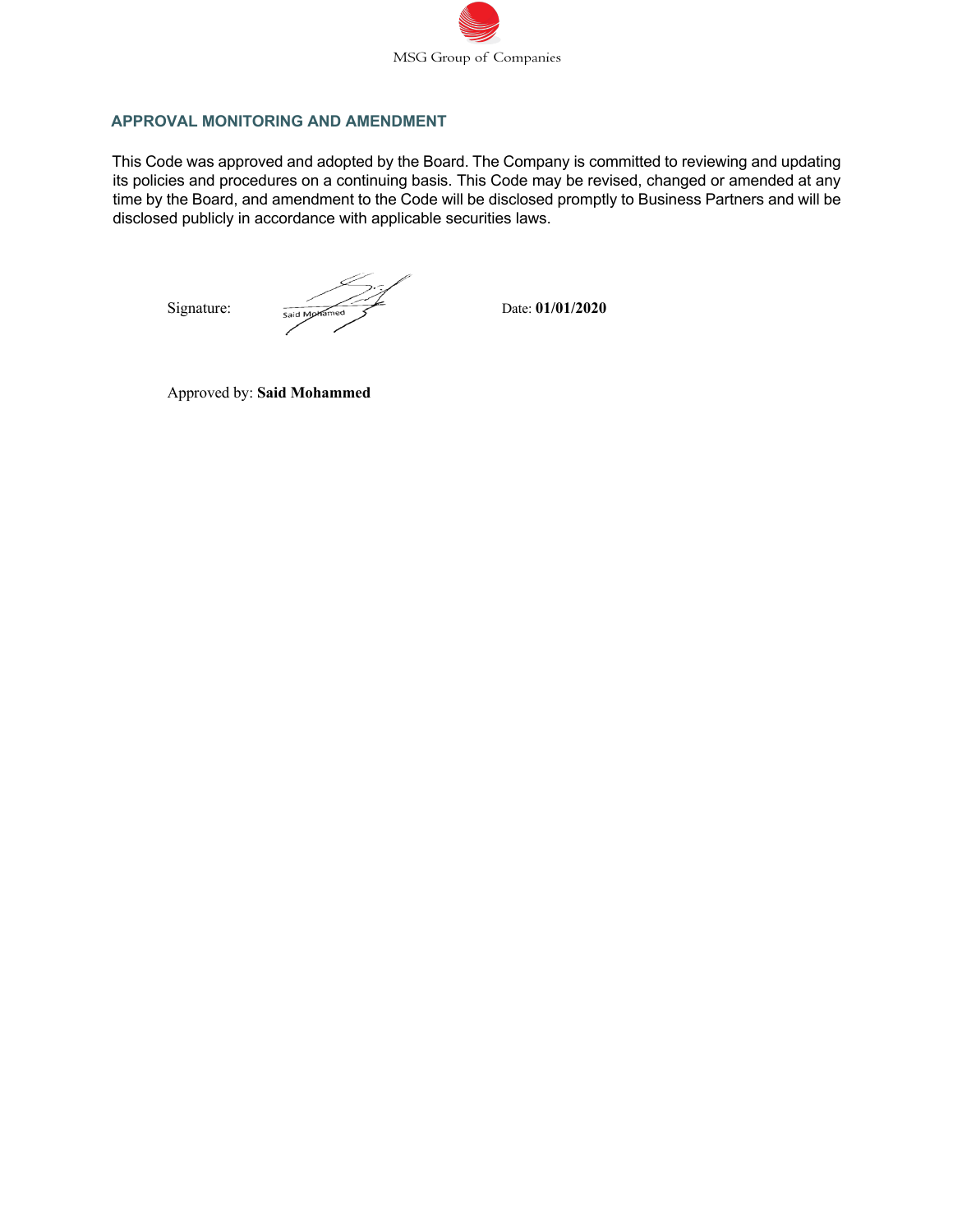

## **ACKNOWLEDGMENT**

The undersigned Business Partner hereby acknowledges that he or she has received a copy of the Company's Code of Business Conduct and Ethics applicable to all Business Partners and that he or she has read and understood this Code in its entirety and agrees to abide by it. The undersigned Business Partner acknowledges that it is his or her responsibility to seek clarification from the Compliance Officer if any application of the Code to a particular circumstance is not clear. The Business Partner acknowledges that his/ her continued service with the Company requires him /her to adhere fully to this Code and that failure to do so can result in disciplinary action up to and including termination by the Company of the Business Partner's employment or business relationship.

Signature………………………………… Date…………………………………….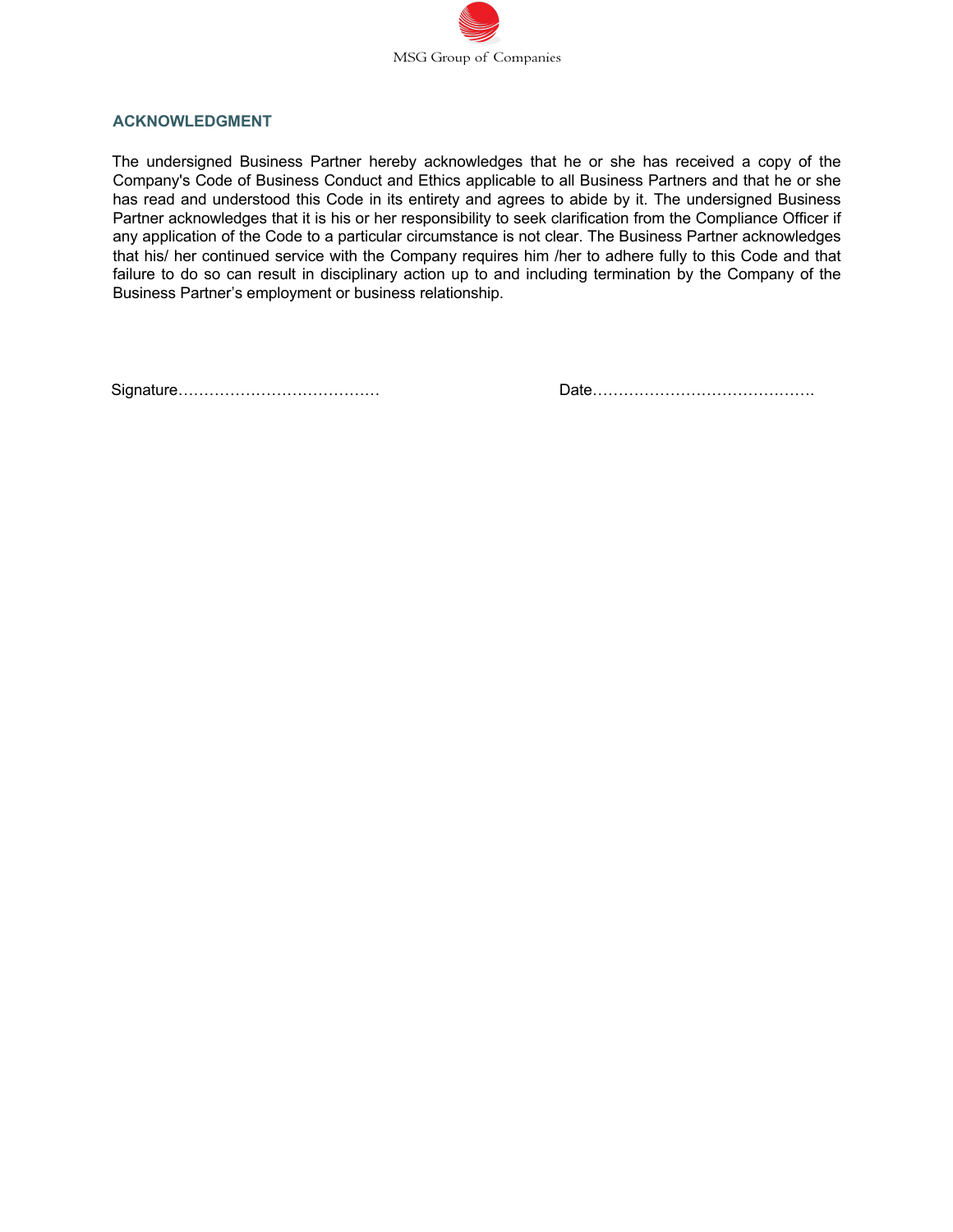

## **SCHEDULE "A"**

This Board had made the following designations:

# **Compliance Officer:**

Francis Mbuku

Email: fmbuku@msggroupofcompanies.com